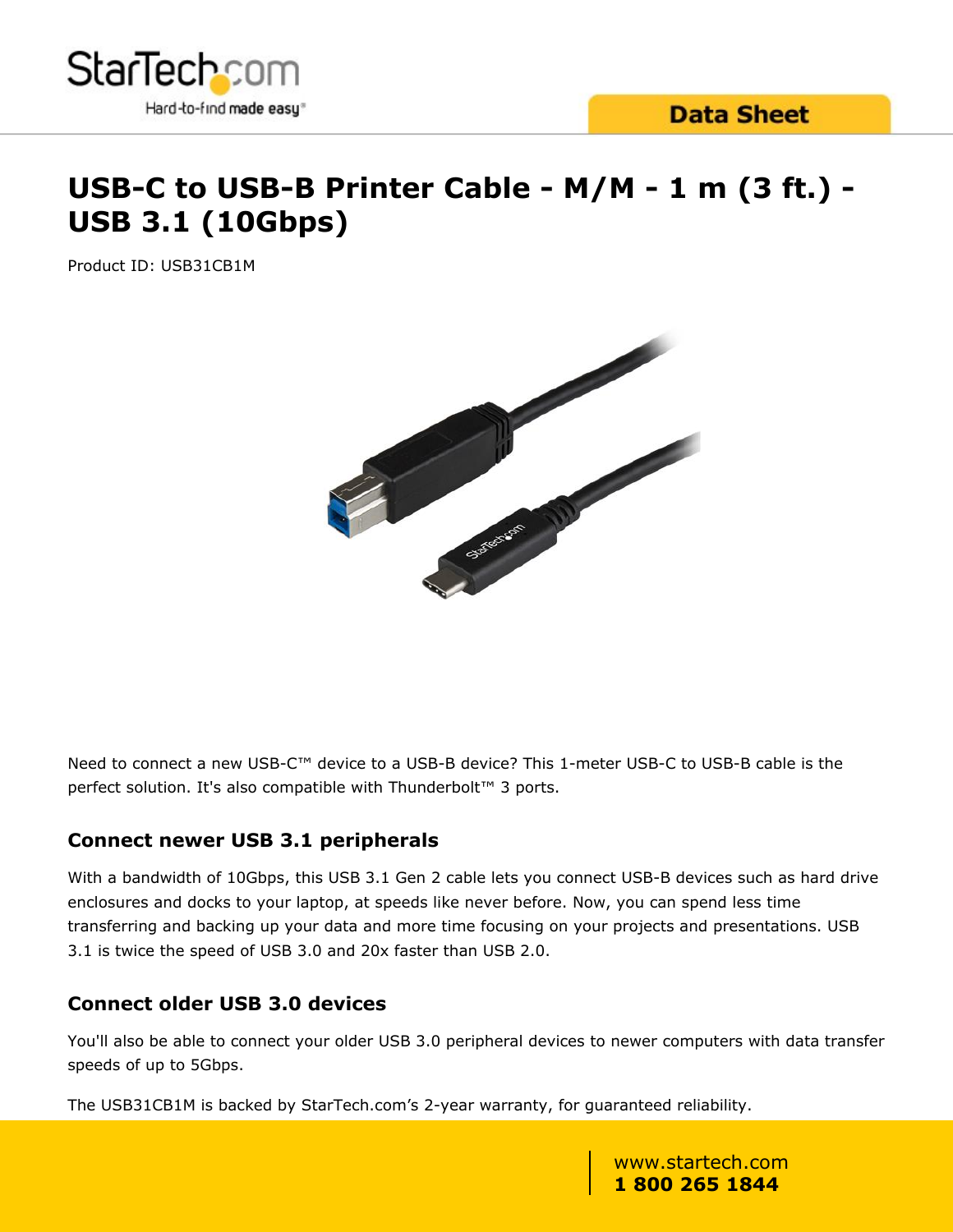

# **Data Sheet**

www.startech.com 1 800 265 1844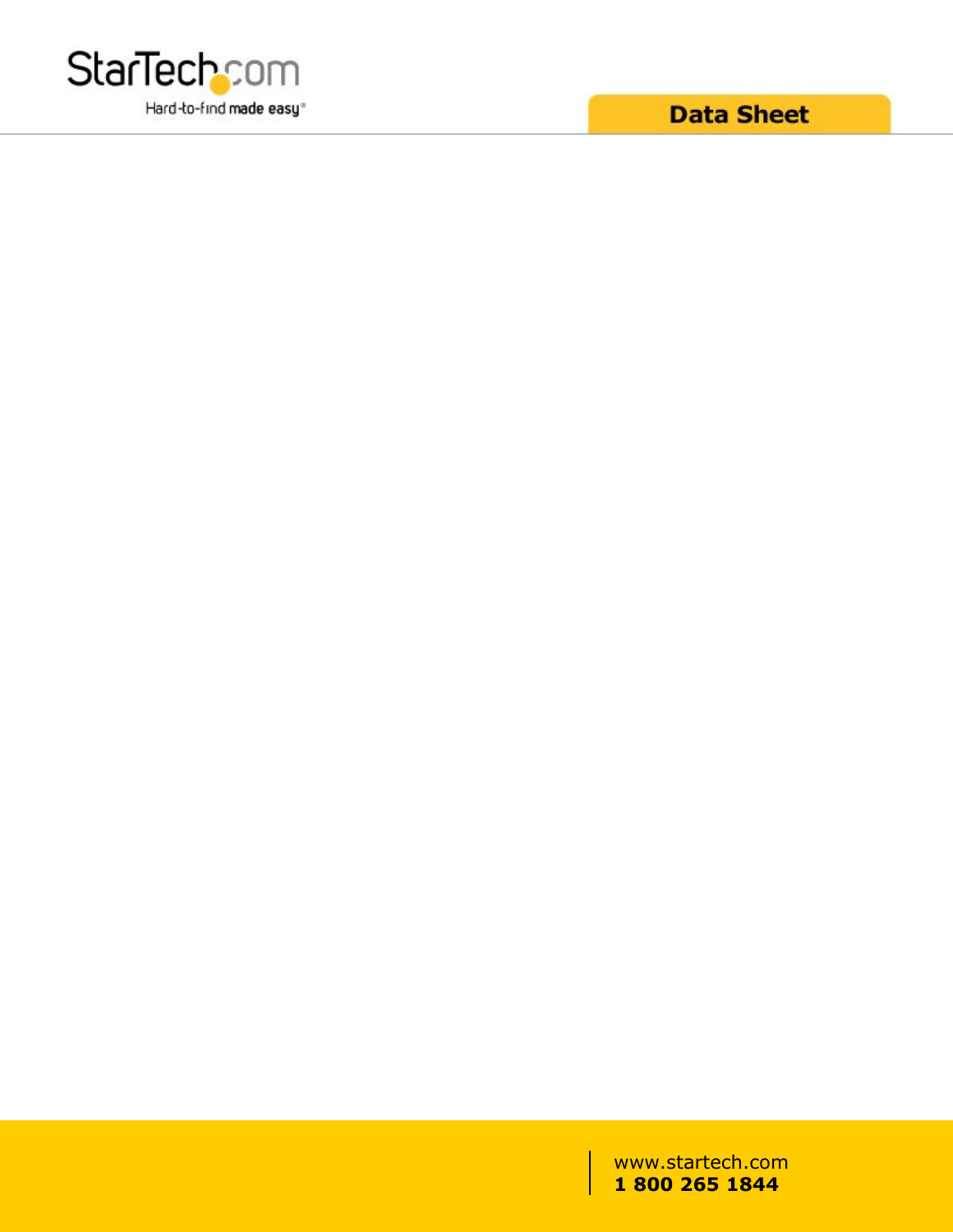

#### **Certifications, Reports and Compatibility**





#### **Applications**

- Connect USB 3.1 devices (portable hard drive, docking stations, video capture devices, etc.) to a USB 3.1 capable laptop or desktop computer
- Connect older USB 3.0 devices to a USB 3.1 capable laptop or desktop computer

#### **Features**

- USB 3.1 data transfer rates up to 10Gbps when used with USB 3.1 host and device
- Simple connections through a reversible USB Type-C™ connector, which plugs into your device with either side facing up
- Thunderbolt 3 port compatible
- Guaranteed reliability with our 2-year warranty